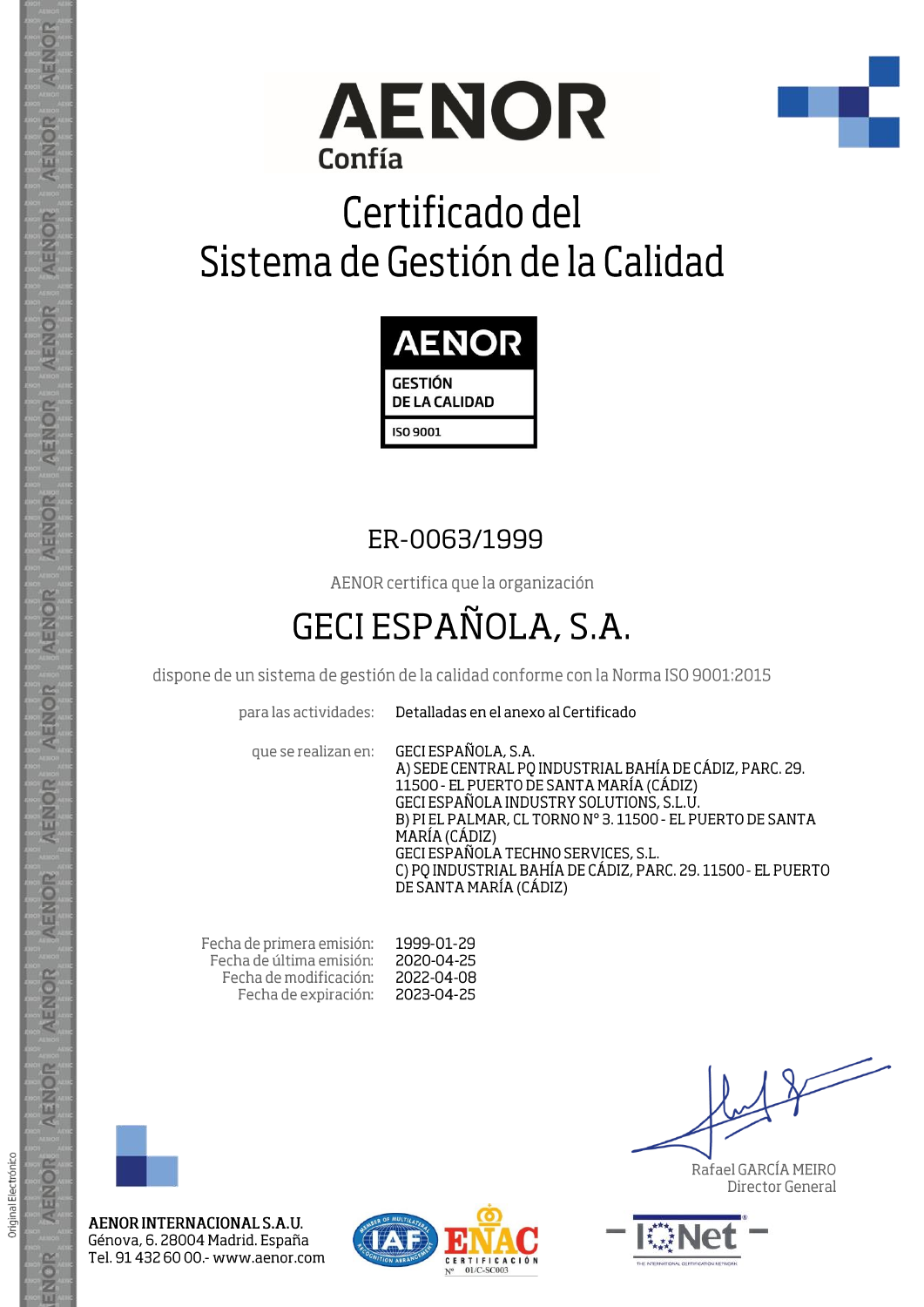



# Certificado del Sistema de Gestión de la Calidad



### ER-0063/1999

## Anexo al Certificado

Alcance: A) B) Venta y asistencia técnica para el suministro de:

· Equipos eléctricos, electromecánicos, electrónicos, hidráulicos y neumáticos de uso general y aviación.

·Líquidos y productos de mantenimiento para uso general y de aviación.

· Sustancias químicas y fastener para uso general y de aviación.

· Equipos y sistemas de aviación y aeronavegación, incluyendo actividades de soporte técnico para su funcionamiento (comunicaciones, radioayudas y balizamientos).

A) Diseño y desarrollo, fabricación de equipos y sistemas de aviación y aeronavegación.

A) Reparación de los módulos de ayuda a la navegación aérea recogidos en el listado de módulos reparables (F-ITRE-03/01). Reparación de equipos de medida, fuentes de alimentación y convertidores de frecuencia.

A) Suministro de equipos eléctricos, electromecánicos, electrónicos, hidráulicos y neumáticos para el sector de defensa. A) B) Servicios de recepción técnica, almacén, mezcla, expedición

Fecha de primera emisión: Fecha de última emisión: Fecha de modificación: Fecha de expiración:

1999-01-29 2020-04-25 2022-04-08 2023-04-25



AENOR INTERNACIONAL S.A.U. Génova, 6. 28004 Madrid. España Tel. 91 432 60 00 .- www.aenor.com



Rafael GARCÍA MEIRO Director General



 $1/2$ 

**AENOR** 

AENOR

ENOR

**AENOR** 

AENOR

ENOR

**AENOR** 

**AENOR** 

AENOR

**AENOR** 

AENOR

AENOR

AENOR

ENOR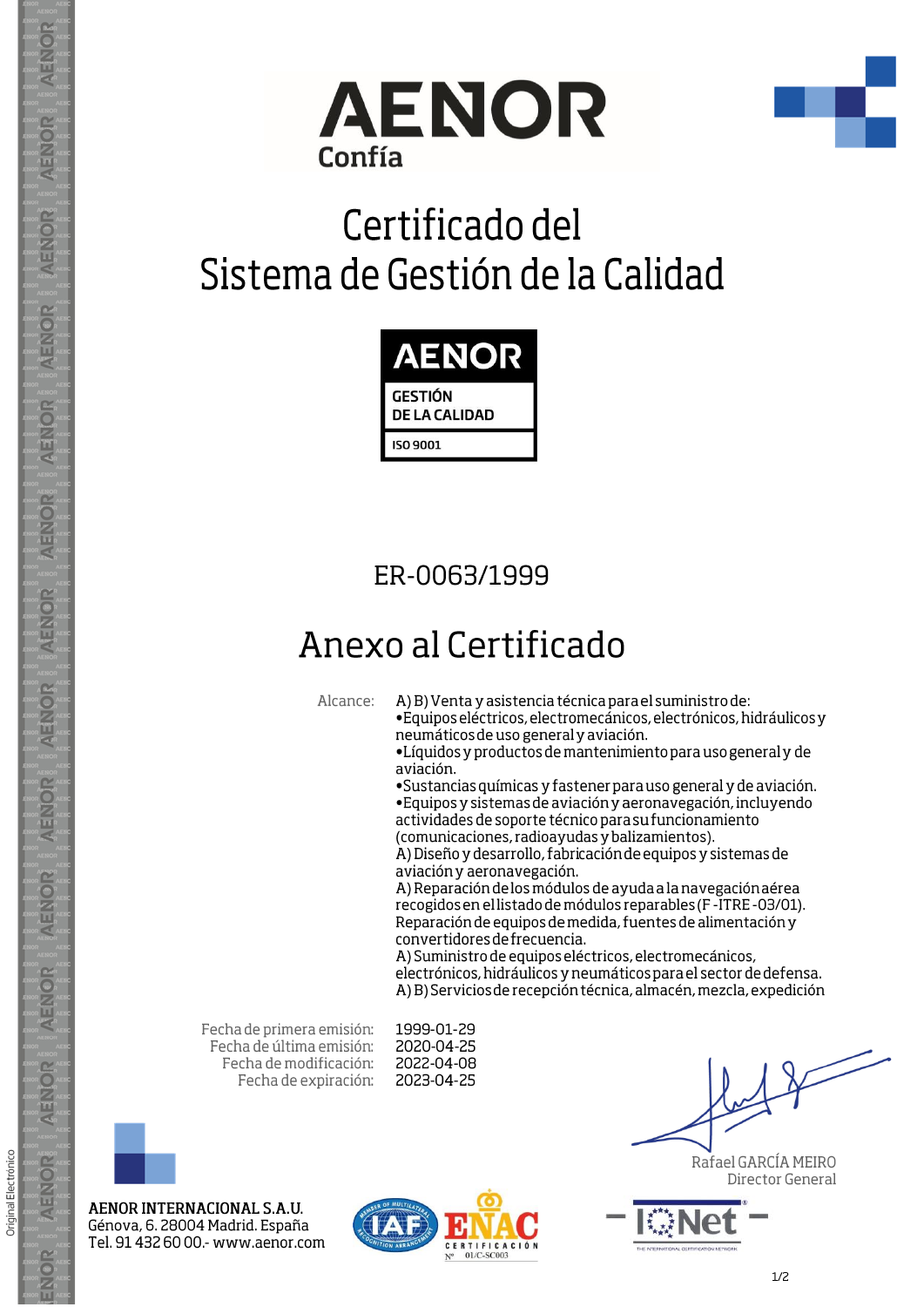



# Certificado del Sistema de Gestión de la Calidad



#### ER-0063/1999

### Anexo al Certificado

Alcance:

y distribución de productos químicos y auxiliares. C) Fabricación y montaje de equipos y sistemas de aviación y aeronavegación.

Fecha de primera emisión: Fecha de última emisión: Fecha de modificación: Fecha de expiración:

1999-01-29 2020-04-25 2022-04-08 2023-04-25



**AENOR** 

**AENOR** 

AENOR

**AENOR** 

AENOR

AENOR

**AENOR** 

AENOR

**AENOR** 

AENOR

**AENOR** 

**AENOR** 

**AENOR** 

ENOR

Original Electrónico

AENOR INTERNACIONAL S.A.U. Génova, 6. 28004 Madrid. España Tel. 91 432 60 00.- www.aenor.com



Rafael GARCÍA MEIRO Director General

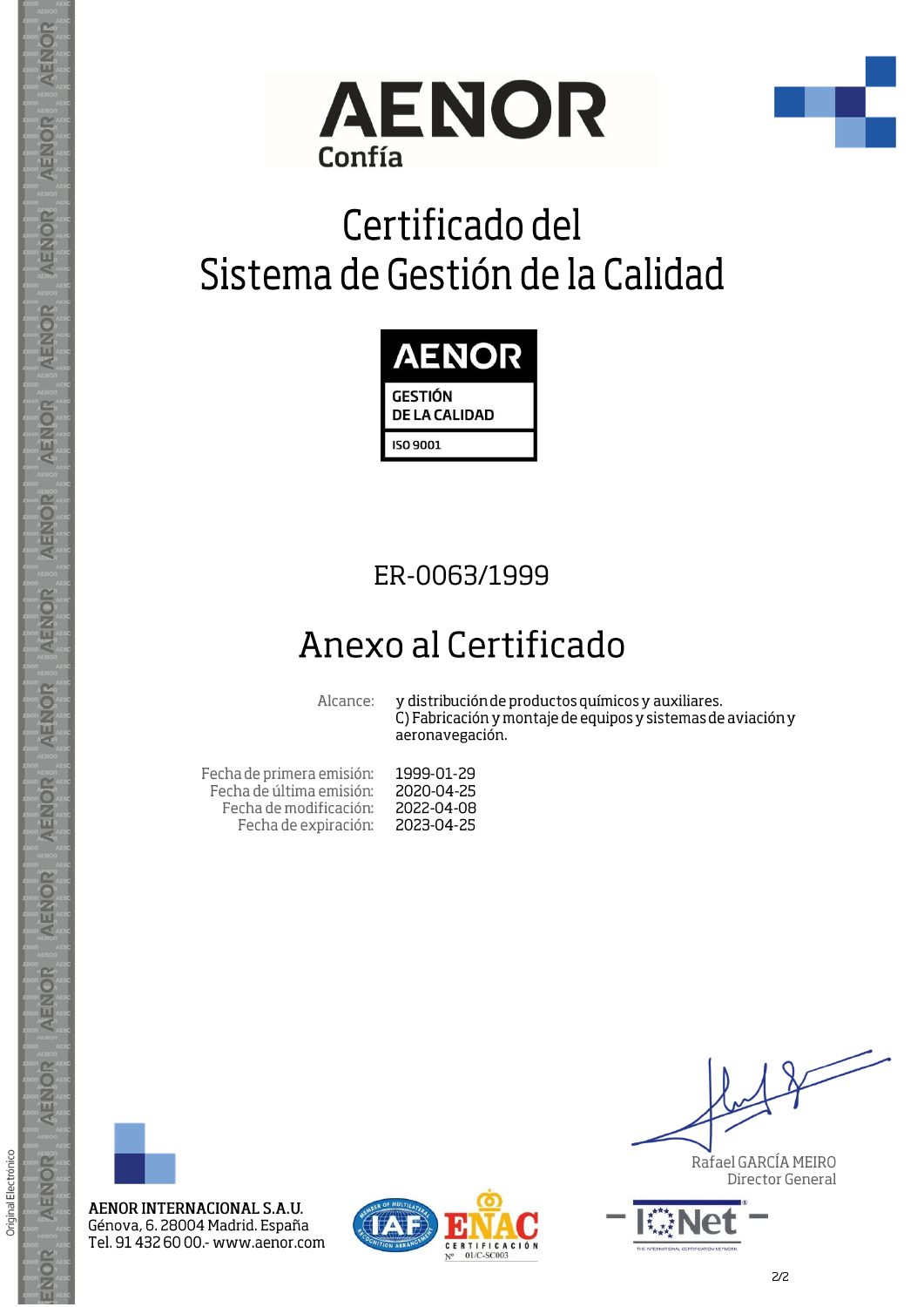|                                         | <sup>(R)</sup> |
|-----------------------------------------|----------------|
| THE INTERNATIONAL CERTIFICATION NETWORK |                |
| CERTIFICATE                             |                |

*AENOR has issued an IQNet recognized certificate that the organization:*

#### *GECI ESPAÑOLA, S.A.*

*A) SEDE CENTRAL PQ INDUSTRIAL BAHÍA DE CÁDIZ, PARC. 29 11500 - EL PUERTO DE SANTA MARÍA (CÁDIZ)*

*B) PI EL PALMAR, CL TORNO Nº 3. 11500 - EL PUERTO DE SANTA MARÍA (CÁDIZ)*

*C) PQ INDUSTRIAL BAHÍA DE CÁDIZ, PARC. 29. 11500 - EL PUERTO DE SANTA MARÍA (CÁDIZ)*

*has implemented and maintains a*

*Quality Management System*

*for the following scope:* 

*SPECIFIED IN ANNEX TO THE CERTIFICATE*

*which fulfills the requirements of the following standard*

*ISO 9001:2015*

*First issued on: 1999-08-01 Last issued: 2022-04-08 Validity date: 2023-04-25*

This attestation is directly linked to the IQNet Partner's original certificate and shall not be used as a stand*alone document*

#### *Registration Number: ES-0063/1999*

*Alex Stoichitoiu President of IQNet*

**AENOR** 

*Rafael GARCÍA MEIRO Chief Executive Officer*

IQNet Partners\*:

AENOR *Spain* AFNOR Certification *France* APCER *Portugal* CCC *Cyprus* CISQ *Italy* CQC *China* CQM *China* CQS *Czech Republic* Cro Cert *Croatia* DQS Holding GmbH *Germany* EAGLE Certification Group *USA* FCAV *Brazil* FONDONORMA *Venezuela* ICONTEC *Colombia* Inspecta Sertifiointi Oy *Finland* INTECO *Costa Rica* IRAM *Argentina* JQA *Japan* KFQ *Korea* MIRTEC *Greece* MSZT *Hungary* Nemko AS *Norway* NSAI *Ireland NYCE-*SIGE *México* PCBC *Poland* Quality Austria *Austria* RR *Russia* SII *Israel* SIQ *Slovenia*  SIRIM QAS International *Malaysia* SQS *Switzerland* SRAC *Romania* TEST St Petersburg *Russia* TSE *Turkey* YUQS *Serbia*

\* The list of IQNet partners is valid at the time of issue of this certificate. Updated information is available under www.iqnet-certification.com